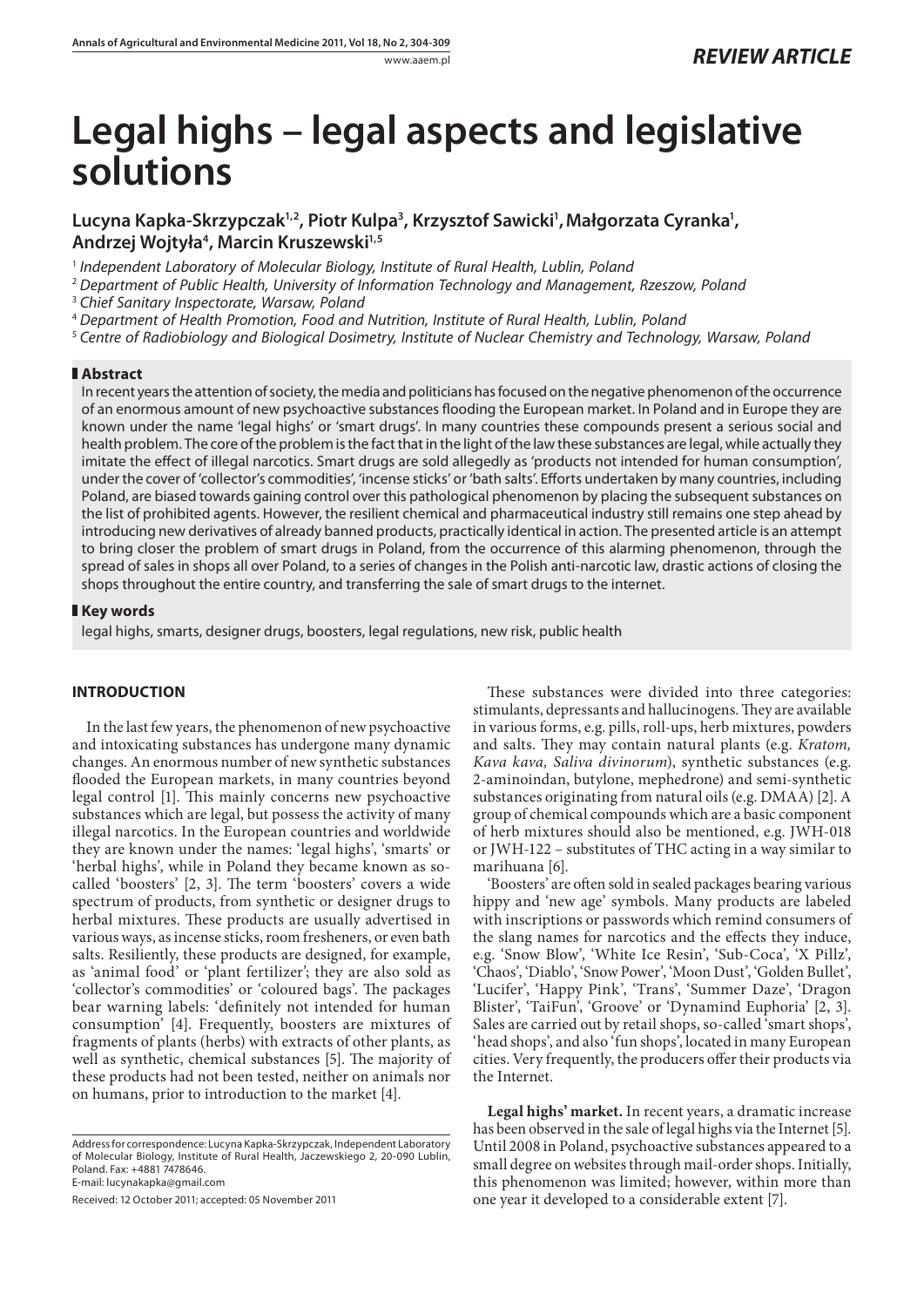Studies on the availability of boosters on the market describe hundreds of various products which contain a variety of psychoactive substances at different doses, forms (powder or salts) and additives  $[2]$ . These are specially designed substances, aimed at effective exclusion from legal control by the State. The pace and way in which the market responds to the means of control, as well as such phenomena as globalization and innovatisation of producers, are an increasingly greater challenge for the present approach to new psychoactive substances [1]. The availability of some products may quickly change according to the creation of new substances (analogues) in response to legal control by the State [2]. In most cases, the producers of 'boosters', after banning certain products, introduce into turnover new versions of these substances slightly changed in chemical formulae, and also with a new, attractive name. Due to this, the chasing and legal control of these substances is a big problem for law enforcement authorities [4]. This is reflected not only by an increasing number, but also various types of compounds which appeared on the Polish and European markets.

The idea of introducing new substances to replace those subjected to legal control is not new. In the past, these substances were illegally produced and sold directly on the illegal market (e.g. derivatives of phentanyl and ring substituted phenylethylamine in the 1980s, tryptamines in the 1990, and piperazine and cathinone derivatives at the beginning of 2000). Nowadays, the drug producers innovative approach is based on obtaining the chemical substances needed for drug production from legal sources, and then selling what is in fact a drug substitute - as an allegedly legal product. [1]. In recent years, the main groups of most frequently used chemical compounds have been derivatives of piperazine and phentolamine, tryptamine and cathinone. At present, some derivatives of these substances are under legal control. For example, in 2008, 13 European Union (EU) member states banned benzopiperazine (BZP) and other piperazine derivatives. In response, the producers slightly modified the chemical formula of the substance and began producing a new BZP-free pill [2, 8].

The size of the current market of legal highs in Europe is difficult to estimate. Nevertheless, the scale of the phenomenon may be presented by the example of the United Kingdom, where it is estimated that during the period 2002-2006, over 2 million pills with BZP - so-called 'party pills' - were sold. Local media estimate the home market of legal highs at the value of 2 million pounds; however, the precision of these estimates is questioned [8]. At the beginning of 2008, the European Monitoring Centre for Drugs and Drug Addiction (EMCDDA) reported 68 websites selling legal highs in the entire territory of the EU. More than a half of them (52%) had their seat in the United Kingdom, 37% in Holland, 6% in Germany, 4% in Austria, and only 1% of them were detected in such countries as Ireland and Poland [9].

**Legal highs in Poland – brief history.** In Poland, the source of today's phenomenon may be sought for at the beginning of the 1990s when the political changes caused an economic increase, openness to western markets, and there began a commodities exchange with the European countries which, unfortunately, resulted in an increase in the use of drugs. On the home drug market, such compounds as ecstasy (MDMA), amphetamine and heroin found a multitude of new fans. These compounds became increasingly cheaper and more available to a large portion of the young population. Law enforcement agencies observed the increased interest of organised crime in the production and trade of narcotics, which caused the transition of Poland into one of the top European countries producing large amounts of high quality amphetamine. This growing phenomenon had to result in intervention by the State; therefore, between 1999/2001 the first Polish National Programme for Drug Addiction Control was performed, aimed at limiting the demand and supply of drugs. This programme resulted in limiting the activity of criminal groups dealing with the production and sale of drugs, as well as the prophylaxis and treatment of addicts [6].

In 2008, the phenomenon of legal highs began to be observed in Poland. The website *www.dopalacze.com*, began its activity on a wide scale, which offered their clients legal collector's commodities' with psychoactive properties. All products were sold in very interesting wrappings, with an attractive and modern appearance. Due to the tremendous interest, the owners decided to open a standard retail shop. The opening took place after a large scale advertising campaign at the end of August 2008 in Łódź. Within the subsequent 6 months, over 40 such shops were opened throughout the country [10]. Prices per one dose were on the level of 40*–*60 PLN, but some of them reached over 100 PLN [11]. The presence of the shops evoked interest among young inhabitants interested in the purchase of legal highs. It also attracted the attention of public opinion and the authorities which, however, were helpless because of gaps in the law in effect. In the light of the Polish law, smart drugs were not narcotics, therefore their turnover and distribution were not associated with legal consequences. This phenomenon was relatively strongly exposed by the media which began discussions concerning the legality of these products, as well as their effect on the young population as the main consumers [7].

**Legal highs – national legal regulations.** Until 2008, the major legal act still in effect in Poland concerning anti-drug regulations remains the Act in the Matter of Drug Prevention of 29 July 2005 [12]. This Act specifies the following:

- 1) principles and mode of procedure with respect to drugaddiction prevention;
- 2) principles and authorities of State and local administration organs and other institutions concerning violation of the law pertaining to narcotics;
- 3) proper agencies for the execution of the Act;
- 4) penalties for non-observance of statutory provisions and regulations.

According to Clause 2 of the Act, counteracting drug addiction is performed by the proper shaping of social, economic, educational ad health policy, especially:

- 1) educational, informative and preventive activities;
- 2) treatment, rehabilitation and reintegration of those addicted;
- 3) reduction of health and social loss;
- 4) surveillance of substances, the use of which may lead to drug-addiction;
- 5) control of illegal turnover, production, processing, designing and possession of substances, the use of which may lead to drug addiction;
- 6) control of plant crops containing substances, the use of which may lead to drug-addiction [12].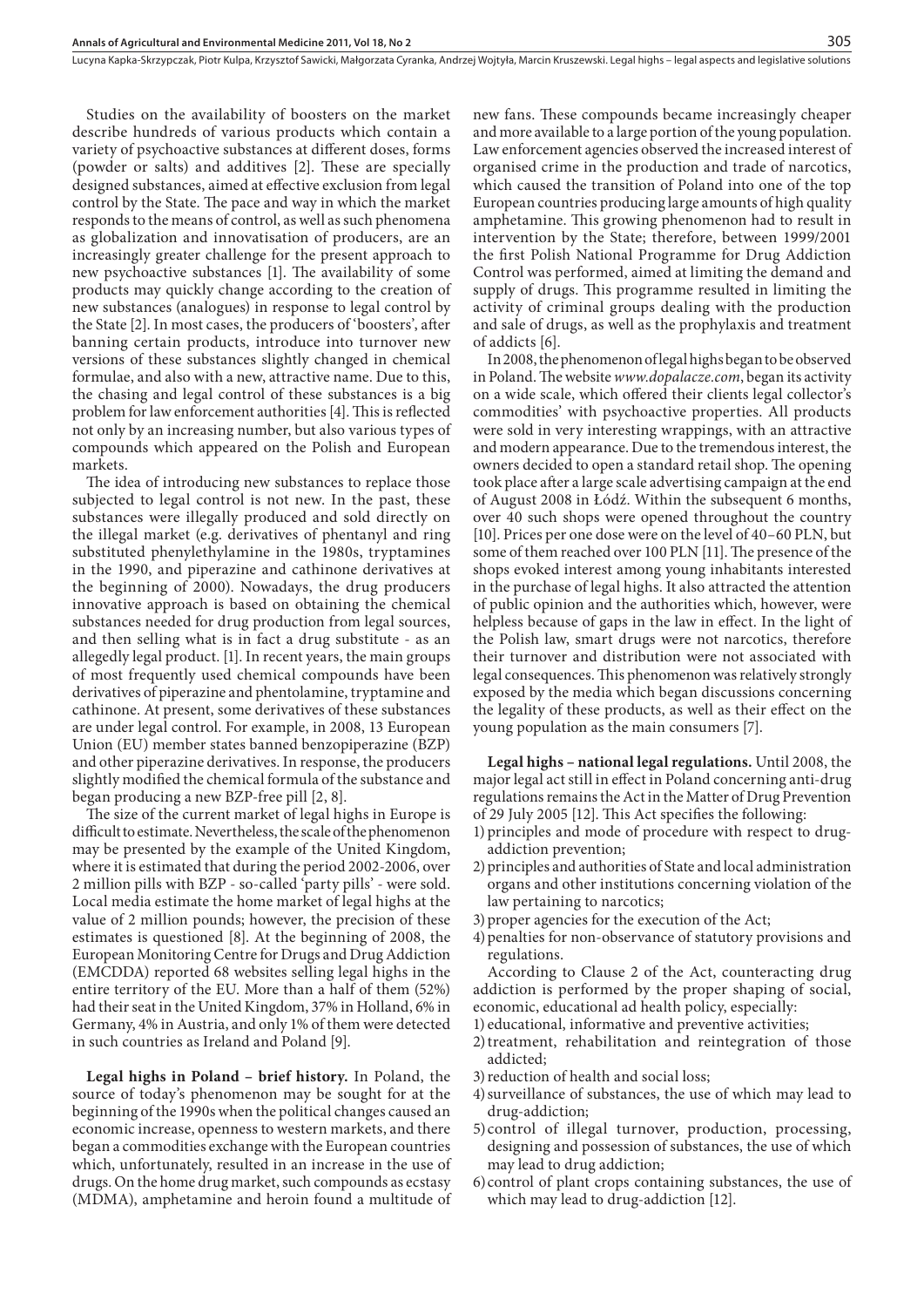Further on, the Act also regulates the competences of the National Bureau for Drug Prevention, and Drugs and Drug-Addiction Information Centre functioning within the structures of the National Bureau. The executive Act possessing the rank of regulation delineating the priorities of counteracting drug-addiction in Poland is the National Programme for Drug Control. The most important goal of this Programme is 'Reduction in drug use and associated with it social and health costs'. The performance of the Programme and, in fact, the principal goal, covers 5 domains: prophylaxis, treatment, rehabilitation, limitation of health loss and social reintegration, reduction of supply, international cooperation, research and monitoring. The National Programme for Drug Control is fully integrated with anti-drug strategy and the European Union plan of action [7]. Unfortunately, this Act - with all its provisions and regulations - did not cover control of new psychoactive substances, and in the light of regulations, these substances were not included on the list of substances prohibited by the Act. Therefore, the need arose to make substantial changes and eliminate the legal gap for the phenomenon of 'legal highs'.

In mid-2009, a working team presided over by the Chief Pharmaceutical Inspector, developed changes in the system, aimed at the minimization of the hazardous phenomenon of smart drugs [13]. According to the assumptions of the project, the new system would be based on a procedure consisting of several elementary stages:

1) active monitoring;

2) preliminary assessment;

3) temporary control;

4) risk assessment, as well as evaluation of the consequences of legislation;

5) constant control or cessation of control.

The decision would be issued by 2 teams possessing the budget needed for performing the studies and analyses. The first team would consist of representatives from the central agencies who would be engaged in wielding control over the legal and pharmaceutical markets, aimed at the detection of suspicious products introduced to the market which create risk for health and life of consumers, the supervision of precursors turnover, as well as control of the underground narcotics business.

The second expert group would consist of scientists in various specialties, so-called technical support. The results of their efforts would be presented to the Minister of Health in the form of a report concerning the assessment of risk and evaluation of the results of the registration of a substance under State control. In turn, if needed, the Minister of Health would decide to start legislative procedure. In addition, there would exist 2 legal mechanisms, such as: temporary control of the substance and accelerated procedure of implementing control over the substance, in the case of compounds with respect to which there would be a suspicion of their being hazardous for consumers' health [7].

**Changes of legal guidelines in the face of new risk for public health.** At present, the standard procedure for the control of new substances introduced under the legal control in Poland starts with the preparation of a project by an agency subordinated to the Ministry of Health for the matters of drug addiction, i.e. National Bureau for Drug Prevention, according to Act 6, Clause 3 of the Act of 29 July 2005 [12]. The subsequent step is carrying out public consultations, after

which the text is submitted to the Cabinet. After acceptance by the cabinet, the government bill is introduced into Parliament for acceptance. The First Chamber of Parliament (Sejm) votes after three readings, and then submits the bill to the Second Chamber – the Senate. When the Senate has made its decision, the text is passed to the President to be signed into law. The Act is subsequently published in the Official Journal and usually comes into force within 21 days. In urgent cases, this procedure may be initiated by the Cabinet upon application by the Minister of Health. An emergency also means a shorter time for issuing decisions by both Chambers of Parliament, as well as the President. The duration of the standard procedure is usually approximately 9 months, while the quick procedure – at least 3 months [14].

In response to the phenomenon of legal highs, the first amendment to the Act of Drug Control was introduced in 2009. The amendment expanded the list of substances under State control concerning BZP, JWH-10, and 15 plants (*Argyreia nervosa, Banisteriopsis caapi, Calea zacatechichi, Catha edulis, Echinopsis pachanoi, Kava kava, Leonotis leonurum, Mimos tenuifl ora, Mitragyna speciosa, Nymphea caerulea, Peganum harmala, Rivea corymbosa, Salvia divinorum, Tabernanthe iboga, Trichocereus peruvoanus*) with psychoactive properties, where there was a suspicion that they occur as components of legal highs [15].

In 2010, a subsequent amendment was made to the Act, and the list of hazardous substances was expanded by mephedrone and 7 other synthetic cannabinoids (JWH-073, JWH-398, JWH-250, JWH-200, CP 47,497 and its homologues C6, C8, C9, HU-210) [16]. Unfortunately, these changes did not significantly result in a change of this pathological phenomenon. According to calculations by the Minister of Health, in the middle of 2010 there were over 1,000 shops with legal highs throughout Poland. In the second half of 2010, there occurred more signals concerning medical assistance and hospitalization of patients suspected of the use of legal highs. They complained of such alarming symptoms as: excitation, anxiety, slurred speech, tachycardia, high blood pressure (over 180), nausea, vomiting, sweats, abdominal pain, convulsions, hallucinations, sometimes leading to psychosis. After use, legal highs disturbed the function of the cardiovascular, nervous, digestive and endocrine systems [11]. At the end of September, the media reported at least several acute intoxications and two lethal cases after the use of legal highs. Unfortunately, there was no clear confirmation by toxicological laboratories whether death was caused by the consumption of legal highs [17]. The rapidly growing supply of these substances which, in practice, are legal substitutes for illegal drugs (over 1,000 retail outlets within the last two years), as well as further information concerning poisonings and deaths in association with the use of legal highs, caused a strong response by society in the form of many protests and informative campaigns on local and national levels. On 3 October 2010, several hundred national sanitary inspectors and about 3,000 policemen started action aimed at closing shops selling legal highs in Poland. According to the decision by the Chief Sanitary Inspector, all shops selling legal highs were closed [18]. The decision by Chief Sanitary Inspector to close shops selling legal highs, as well as warehouses and enterprises producing them, was based on Article 27, Clauses 1 and Clause 2, and based on the Article 31 of the Act of 14 March 1985 in the matter of the State Sanitary Inspectorate [19]. This decision states that: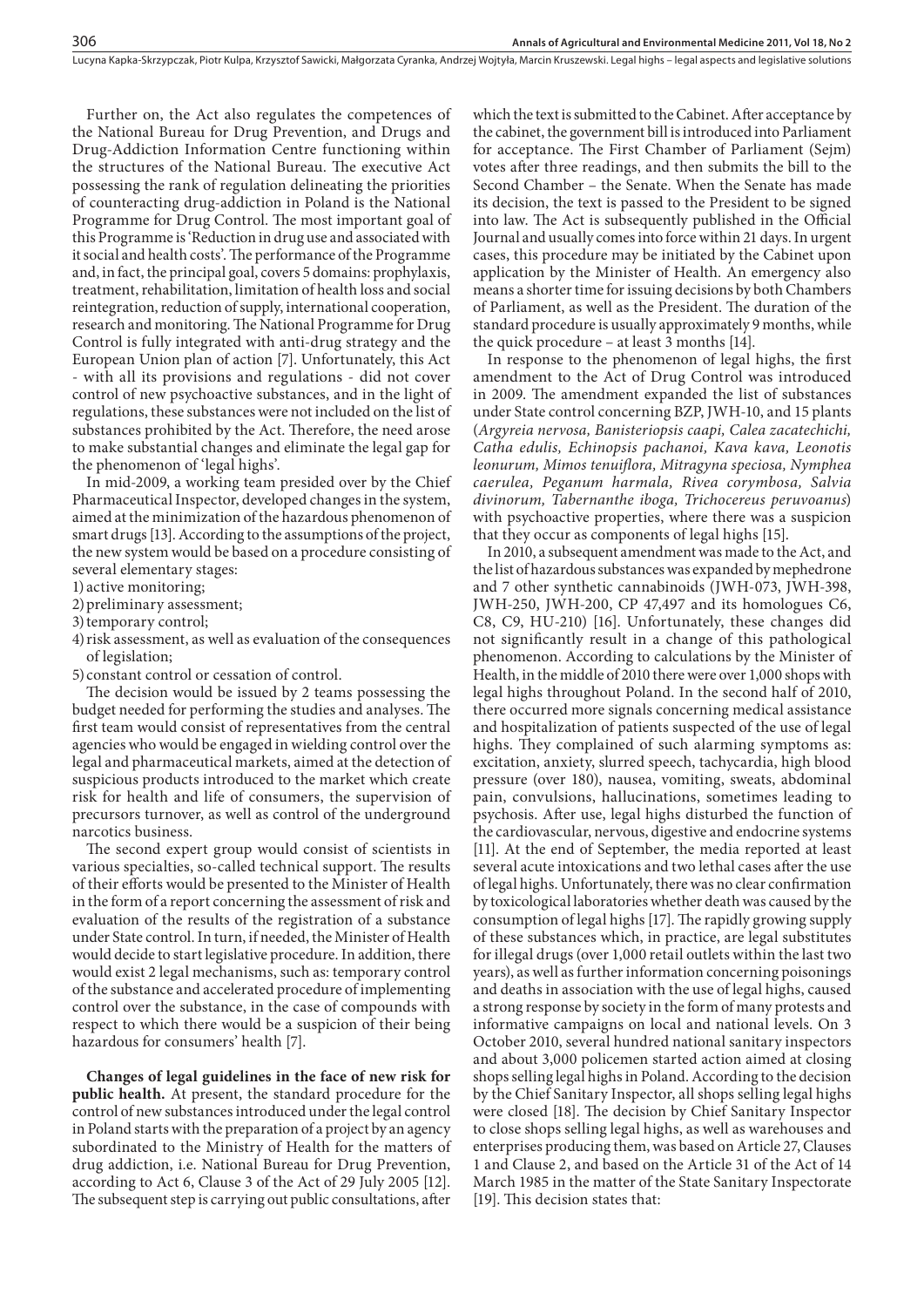- 1. The collector's product named 'Tajfun' is withdrawn from sales, together with other similar products which may cause a direct risk for human life and health;
- 2. Economic activity is prohibited, including the production, wholesale and retail sale to enterprises dealing with products hereby mentioned in Clause 1;
- 3. The decision is subject to instant execution [20].

At this time, the inspection was carried out of 1,100 retail outlets, warehouses and manufacturers. More than 900 of them were closed. Sanitary inspectors and police intervened in almost 1,000 selected retail outlets and warehouses [21]. Apart from this, activities aimed at the discontinuation of the sale of legal boosters in Poland, in order to eliminate the direct risk for public health, the government prepared in a casual way, a subsequent, third amendment to the Act in the Matter Drug Addiction Control, and the Act in the Matter of the National Sanitary Inspectorate. The Act, without additional amendments, was passed through both chambers of Parliament, was signed by the President, and entered into force on 27 November 2010 [22]. The amendment to the Act introduced several innovative instruments which, until now, have rarely been applied in Polish law. The amendment introduced the following changes in the Polish anti-drug law: in Article 4, Clause 27, it introduces a modification of the definition of a substitute agent, which is a substance of natural or synthetic origin in any physical state, or a product, plant, fungus, or their component, containing such a substance, used instead of an intoxicating agent or a psychotropic substance, the production of which and introduction into turnover is not regulated, based on separate regulations; with respect to substitute agents the regulations do not apply concerning the general safety of products. The definition refers to psychotropic substances and intoxicating products, which, according to the Act, mean all substances classified in this Act.

- 1. Article 20, Clause 3, introduces a ban on advertisements suggesting that an improper application of the product may cause psychoactive effects similar to those obtained after the consumption of psychotropic or intoxicating agents. The violation of the above-mentioned regulations is subject to a fine, penalty of restricted liberty, or penalty of deprivation of liberty for up to 3 years.
- 2. Article 44b of the Act prohibits the production and introduction into turnover of a substitute agent.

The institution responsible for the control is the Chief Sanitary Inspector. According to Article 52a of the Act, violation of the prohibition of introducing into turnover of a substitute agent is subject to a fine ranging from 20,000  $PLN - 1,000 000 PLN$ . The fine is imposed by the decision of a proper sanitary inspector. While establishing the fine, sanitary inspector considers the scale of activity, i.e. the amount of a substitute agent which is introduced to sales. Apart from changes considered in the amendment to the Act in the Matter of Drug Control [23], amendments were also introduced to the Act in the Matter of the National Sanitary Inspectorate. The legislator decided to modify the legal regulations concerning the general safety of food products. Article 27b introduced states that in the case of justified suspicion that the product may be hazardous, the proper sanitary inspector may withdraw the product for the period of 18 months needed for its examination and testing for its hazardous effect. This regulation does not include products regulated by separate regulations. In addition,

sanitary inspectors have the right to suspend the economic activity carried out for the period of 3 months in order to eliminate risk. Furthermore, Article 27b introduces solutions associated with the cost of carrying out the study and analysis procedure. These costs are borne by the subject of legal proceedings. However, if, in the course of examination and expertise, it is proved that the product does not create any risk for human life and health, these costs are reimbursed [22, 23].

Despite the support from public opinion and a considerable compromise concerning changes among politicians, the Act was criticized by some journalists and experts, mainly constitutionalists, human rights activists, and specialists in matters of drug addiction treatment [24, 25]. Some constitutionalists claim that the Act is not in accordance with the principle of the clarity of law, which is guaranteed in the Constitution of the Republic of Poland and in effect in the Polish legal system. Human rights activists admit that the incompatibility of this principle in practice will leave much space for fraud on the part of State institutions and public administration. Subsequently, the lack of adequate procedures is pinpointed and conditions which must be met by the sanitary inspector during the evaluation of risk associated with the product. [26] While the amendment to the Act in the Matter of Drug Control was being passed, Parliament considered other legislative initiatives associated with legal highs. One of the projects of amendment to the Act was submitted by the Social and Liberal Democrats (SLD) on the verge of 2008 - 2009. This project presented a more liberal approach to the problem of legal highs. The main assumption was approaching legal highs in the same way as alcohol and tobacco. The control of the State would cover the ban on selling to the under-aged, and specify what products may be sold by obtaining permission for production and sales. The prohibition of sales via the Internet and the ordering of placing a warning label concerning the hazardous effect of the product on the package and in the shop were proposed [27]. The subsequent project for the Act was submitted by the Law and Justice (PiS) party, according to which the status of legal highs was placed on the same level as pharmaceuticals, and the process similar to that applied to-date for the registration of new pharmaceutics would be required from the subjects introducing the substances into turnover. In addition, the project assumed the imposition of high penalty sanctions for violation of the regulations [28, 29]. Nevertheless, Parliament decided to pass the amendment proposed in the project submitted by the government.

At the beginning of 2011, in order to keep pace with innovations on the market of legal highs, a subsequent, fourth amendment to the Act was presented. The Act introduced additional psychoactive compounds to the prohibition list, including: synthetic canabinoids, which are the component of herbal mixtures (JWH-007; JWH-019; JWH-081; JWH-122; JWH-203; JWH-210; and also AM-694 i RCS-4), cathinone derivatives, natural alcaloids present in the African plant khat (*Catha edulis*) (4-EMC; 4-MEC; 4-FMC; methadrone; metamfepramone), metylone, butylone, piperazine derivatives (TFMPP; pFPP; MBZP), phenylethyloamine derivatives (2C-E; MDPEA; MDPV), fluoroamphetamine, and naphyrone. The Act came into force on 8 June 2011 [30-32].

**Legal highs as a public health problem in the EU countries**. At present, drug control policy is mainly under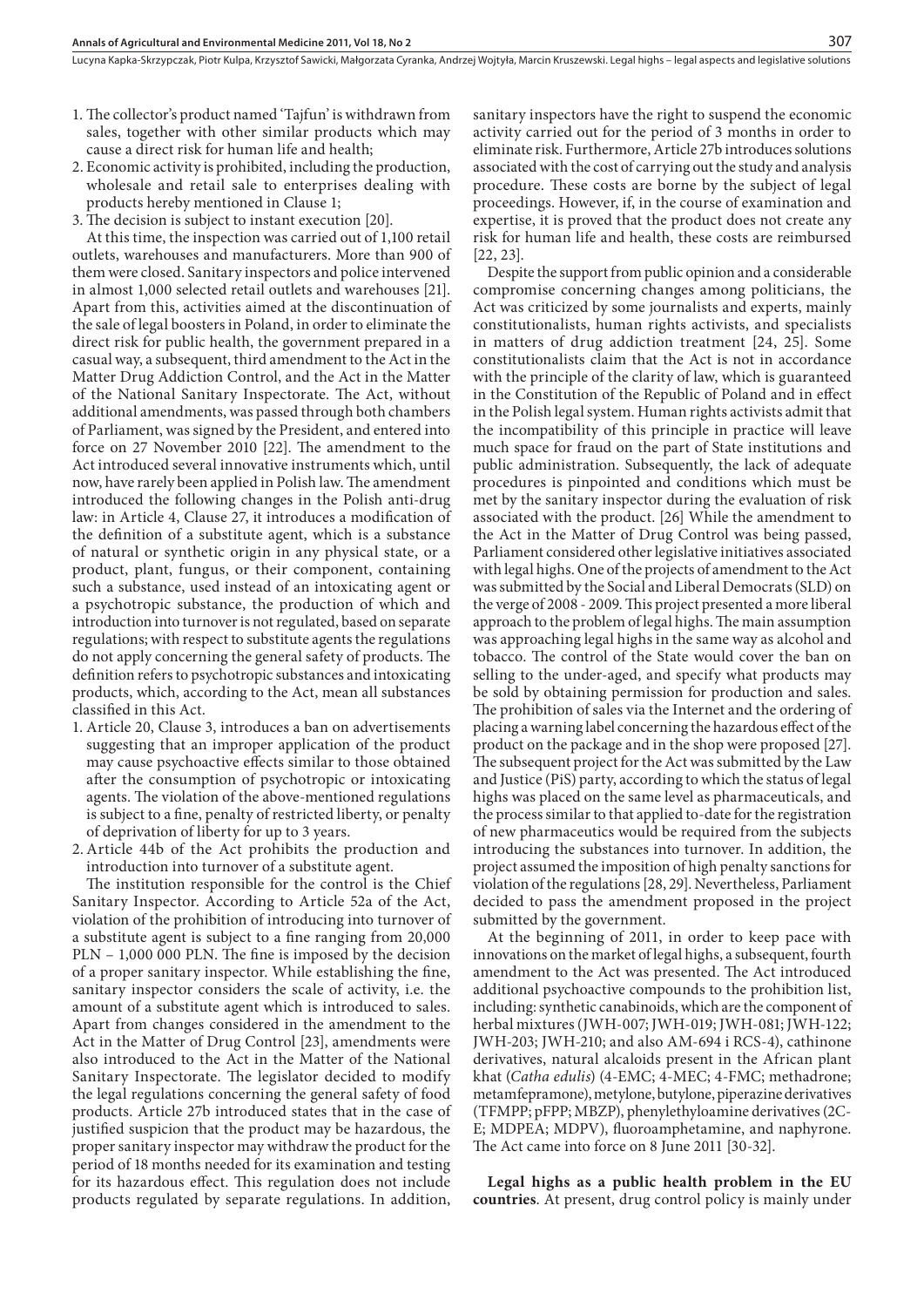Lucyna Kapka-Skrzypczak, Piotr Kulpa, Krzysztof Sawicki, Małgorzata Cyranka, Andrzej Wojtyła, Marcin Kruszewski. Legal highs – legal aspects and legislative solutions

the competence of the member countries, while the European Commission is responsible for the monitoring and evaluation of the EU drug control strategy and plans of actions with respect to narcotics. Poland, as a member of the European Union, is obliged to perform EU projects in the area of drug addiction control, as well as fulfill decisions by the European Commission. Council Decision 2005/387/JHA of 10 May 2005 on information exchange, risk-assessment, and control of new psychoactive substances, established a new mechanism for swift exchange of information concerning new psychoactive substances which may create risk for public health and society, including risk on the part of organized crime [33]. This system was to enable the European Union institutions and EU member states to take efficient actions against new psychoactive substances and intoxicating agents occurring on the narcotic markets in Europe. This Decision also covers evaluation of risk associated with new substances. Such an evaluation of risk studies health and social hazards created by the consumption, production and sales of new psychoactive substances, as well as the participation of organized crime, and possible consequences of the application of the means of control. Essentially, the means applied in the member states in the area of drug control and psychoactive substances could also be used with respect to new psychoactive substances.

In compliance with the provisions of Article 4, the EMCDDA and Europol closely cooperate with the national focal points (NFP) REITOX (The European information network on drugs and drug addiction) and Europol National Units (ENUs) which jointly perform the primary role in the detection and reporting of new psychoactive substances. In addition, in compliance with the provisions of Article 5 of the Decision, EMCDDA and Europol, in association with the European Medicines Agency (EMA), are obliged to collect, analyze and present information concerning new psychoactive substances in the form of a joint report. The joint report contains evidence-based suggestions for the Council and Commission for the needs of conclusion about the evaluation of risk due to new psychoactive substances [1].

Unfortunately, the latest report by the European Commission shows that in 2010 a nearly two-fold increase was observed in the number of new psychoactive compounds. In 2009, 24 new substances appeared on the European market, whereas a year later as many as 41 new intoxicating drugs appeared [34]. Access to these compounds increases at an alarming pace or rate. At present in the EU, the introduction of substances to the prohibition list (a six-stage procedure) takes about a year, efforts are undertaken to accelerate this process, because it seems that the system in effect is not efficient enough and does not keep pace with the development of the designer drugs industry. In the autumn this year, proposals for new solutions and changes of procedures in the strategy of legal highs control should appear. It is proposed, among other things, to implement a more flexible system, similar to that in force in the matter of food safety, where enforcing a ban on an individual product lasts for a very short time and is performed in an emergency mode by all the member states [35].

#### **CONCLUSIONS**

Considering the rapid technological progress, cheap organic synthesis, accompanied by an increase in the use of the Internet and sales of new narcotics, it may be expected that synthetic analogues of various groups of narcotics will continue to appear. In this context of the phenomenon of legal highs, it may be expected that the concept of new narcotics will continue to evolve at an unprecedented pace. Law enacted by politicians still tries to catch up with the realities of life; unfortunately, this has little chance in the face of contemporary chemistry and pharmacy. Including subsequent compounds on the list of prohibited agents does not bring about the desired effects, because new substances continue to appear, slightly modified, under a new name and with very similar effect. The constant game of cat-andmouse by the State agencies and producers of legal highs may be endless, and unfortunately the criminals are always one step ahead [27]. It is important to consider the risk associated with the transition of legal highs onto the Internet market, initially propelled by individual levels of enterprise, and finally taken over by organized crime. Doubts which arose with respect to some methods which the government used in control of legal highs should be taken into account, as well as the essence of the amendments to the Act in the Matter of Drug Control. This is associated with the opinion of the Committee for European Integration which issued a negative opinion concerning new legal regulations. According to the CEI, amendments violate the right of the free movement of goods within the EU countries [36]. The thing is that more than a half of the plants included on the list of prohibited agents are legal in West European countries, and furthermore, are used in the pharmaceutical and cosmetic industries [37].

In addition, within recent weeks, it has appeared that the decision by the Chief Sanitary Inspector to close all shops selling legal highs, was unlawful. In the opinion of lawyers, the Chief Sanitary Inspectorate should not have issued one decision concerning the closing of all shops, but as many decisions concerning as many shops as it wanted to close. This creates legal grounds for high compensations which the owners of the shops afflicted by this decision may claim by taking legal actions [38]. There still remains an open question: which organs of the State should control the phenomenon of sales/consumption of legal highs hazardous from the aspect of public health, in order to act effectively, complex, and primarily in compliance with national and EU law?

### **REFERENCES**

- 1. EMCDDA–Europol 2010 Annual Report on the implementation of Council Decision 2005/387/JHA in accordance with Article 10 of Council Decision 2005/387/JHA on the information exchange, riskassessment and control of new psychoactive substances EMCDDA-Europol, Lisbon, May 2011.
- 2. McElrath K, O'Neill C. Experiences with mephedrone pre- and postlegislative controls: Perceptions of safety and sources of supply. Int J Drug Policy 2011;22(2):120-127.
- 3. Kobalczyk P. Bałtyk i morze dopalaczy. (The Baltic Sea and the sea of legal highs). Rzeczpospolita 2009;31 July (http://www.rp.pl).
- 4. Zuba D, Byrska B, Maciow M. Comparison of 'herbal highs' composition. Annal Bioanal Chem 2011;400:119-126.
- 5. Vardakou I, Pistos C, Spiliopoulou Ch. Drugs for youth via Internet and the example of mephedrone. Toxicol Lett 2011;201(3):191-195.
- 6. Młodzież 2010 "Opinie i diagnozy", 19, CBOS Warsaw 2011.